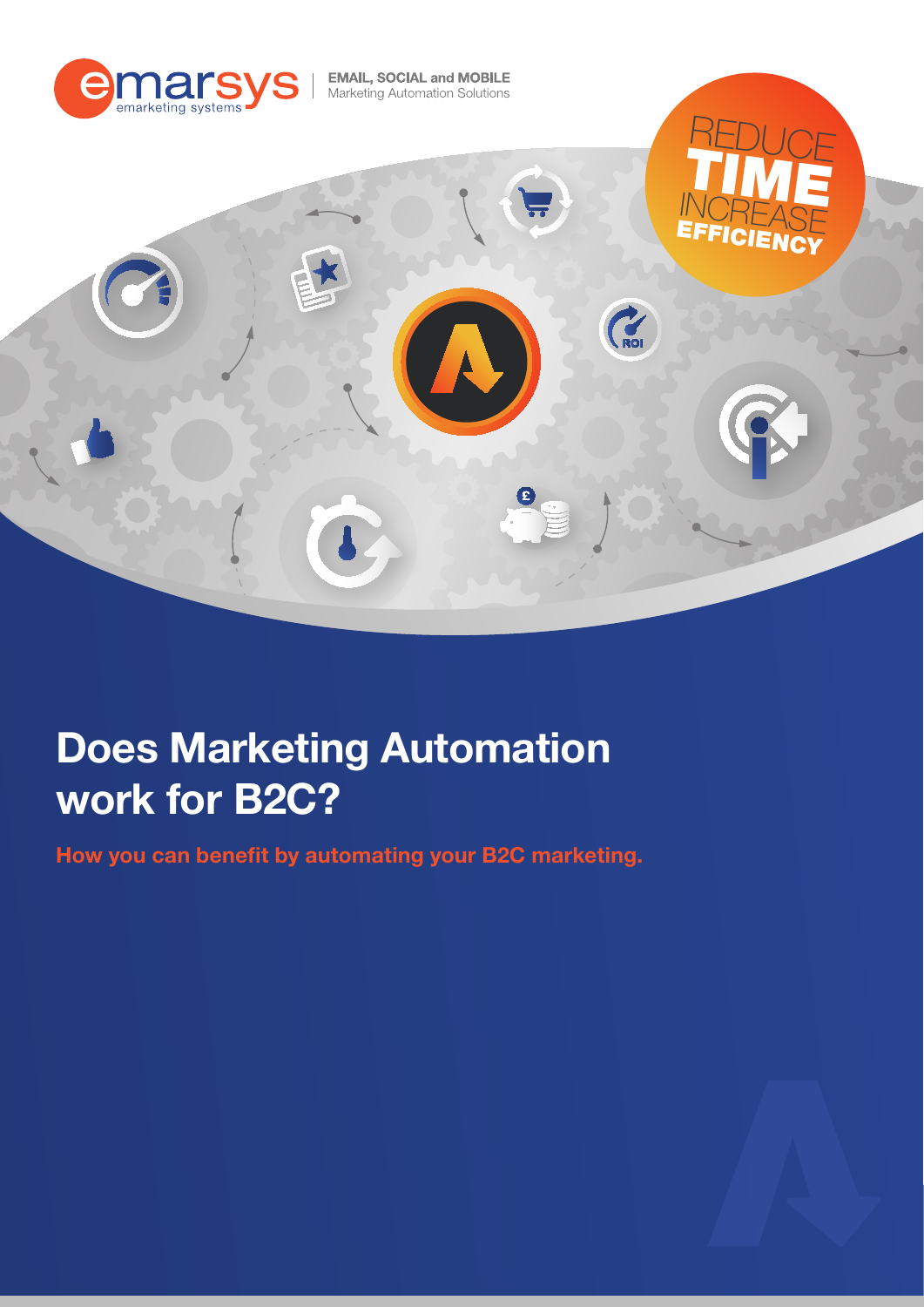### **Contents**

1

| ntroduction                                                                                                                                                                                                                              |   |
|------------------------------------------------------------------------------------------------------------------------------------------------------------------------------------------------------------------------------------------|---|
| A Background <b>Constitution and Constitution</b> and Constitution and Constitution and Constitution and Constitution and Constitution and Constitution and Constitution and Constitution and Constitution and Constitution and Con      |   |
| The revolution in online B2C businesses                                                                                                                                                                                                  |   |
| <b>A</b> Understand the marketing lifecycle                                                                                                                                                                                              | 5 |
| A Marketing Automation <b>Executive Construction</b> and the Marketing Automation <b>Construction</b>                                                                                                                                    |   |
| <b>A</b> Think big, but start small <b>start</b> contains the start of the start small start small start small start small start small start small start small start small start small start small start small start small start small s |   |
| To get the best out of Marketing Automation                                                                                                                                                                                              |   |
| A Conclusion <b>Conclusion Conclusion Conclusion Conclusion Conclusion Conclusion Conclusion Conclusion Conclusion Conclusion Conclusion Conclusion Conclusion Conclusion Conclusion Conclusion </b>                                     |   |
| A About emarsys                                                                                                                                                                                                                          |   |

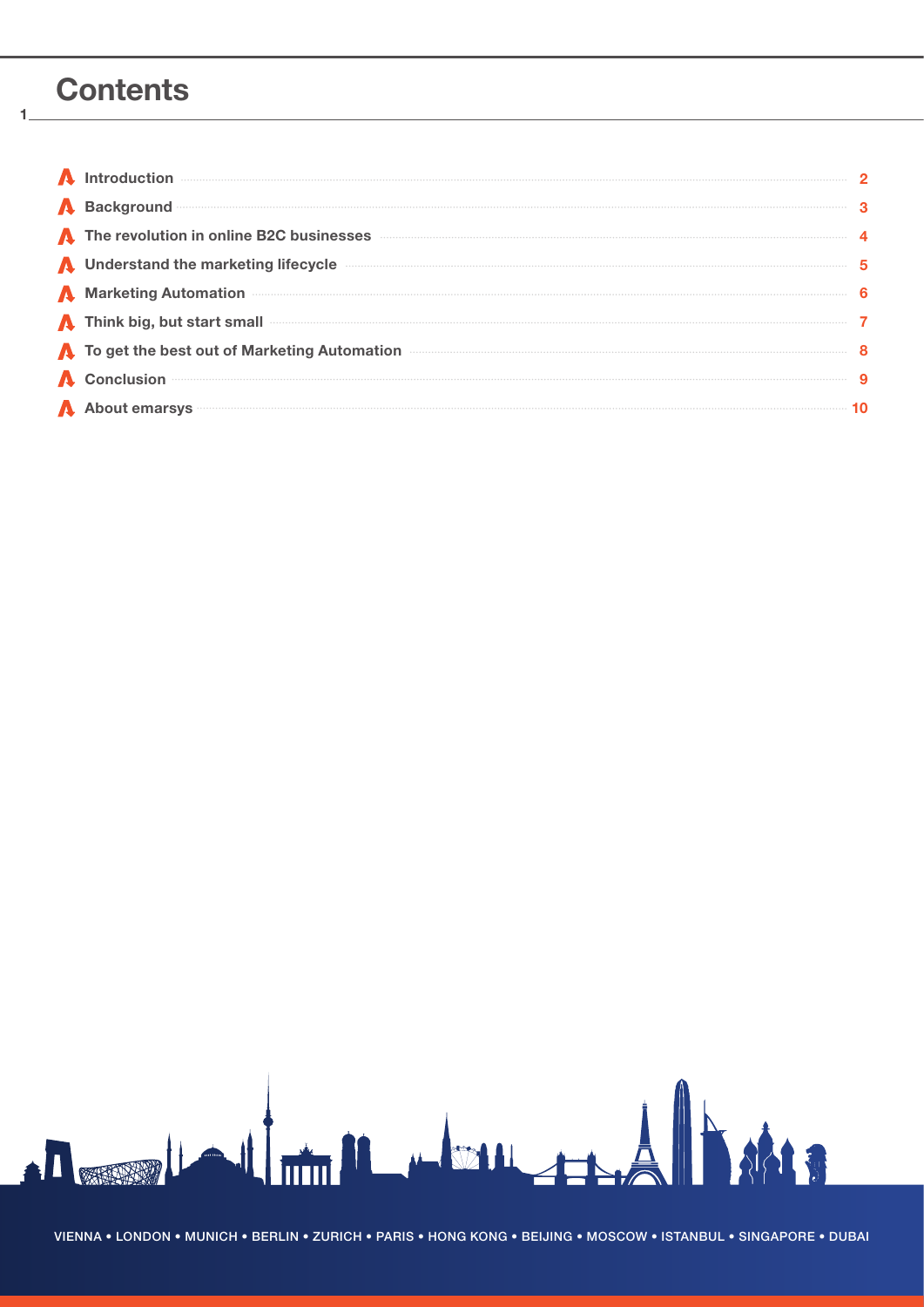2

#### **Introduction**

In today's financial climate, with traditional retail businesses facing new challenges every day, it is more important than ever for marketers to engage on a more personal basis with their prospects and customers.

In any economic downturn, marketing budgets are among the first to feel the squeeze and the drive to deliver a higher return on investment becomes paramount to survival. This dilemma is familiar to thousands of marketers who face it on a daily basis, with the expectation to do more with less: a holy grail which many fail to achieve.

Email marketing has long been seen as a low-cost, easy-to-implement solution, but one which is in danger of becoming a double-edged sword as recipients are oversaturated with content. The recipients in their turn have become much more selective in what they choose to receive, and through which channel they receive it. The trick for marketers now is to make their content relevant enough to make it past all this filtering, and the answer to this is marketing automation.

However, for small and medium-sized businesses, and even larger B2C companies, a first foray into marketing automation can be quite daunting. A simple Google search will bring up primarily high-end, expensive solutions which all seem to focus above all on lead scoring: converting interest into a first sale. For the thousands of online businesses looking to exploit new customers after that first sale, this looks like it's missing the point. But it's not; it only seems that way.

This bias towards the low-volume/high margin B2B model is easy enough to understand when you look at how marketing automation evolved. In this paper we aim to help you look past the sales speak and find how marketing automation can help your business.



Does Marketing Automation work for B2C?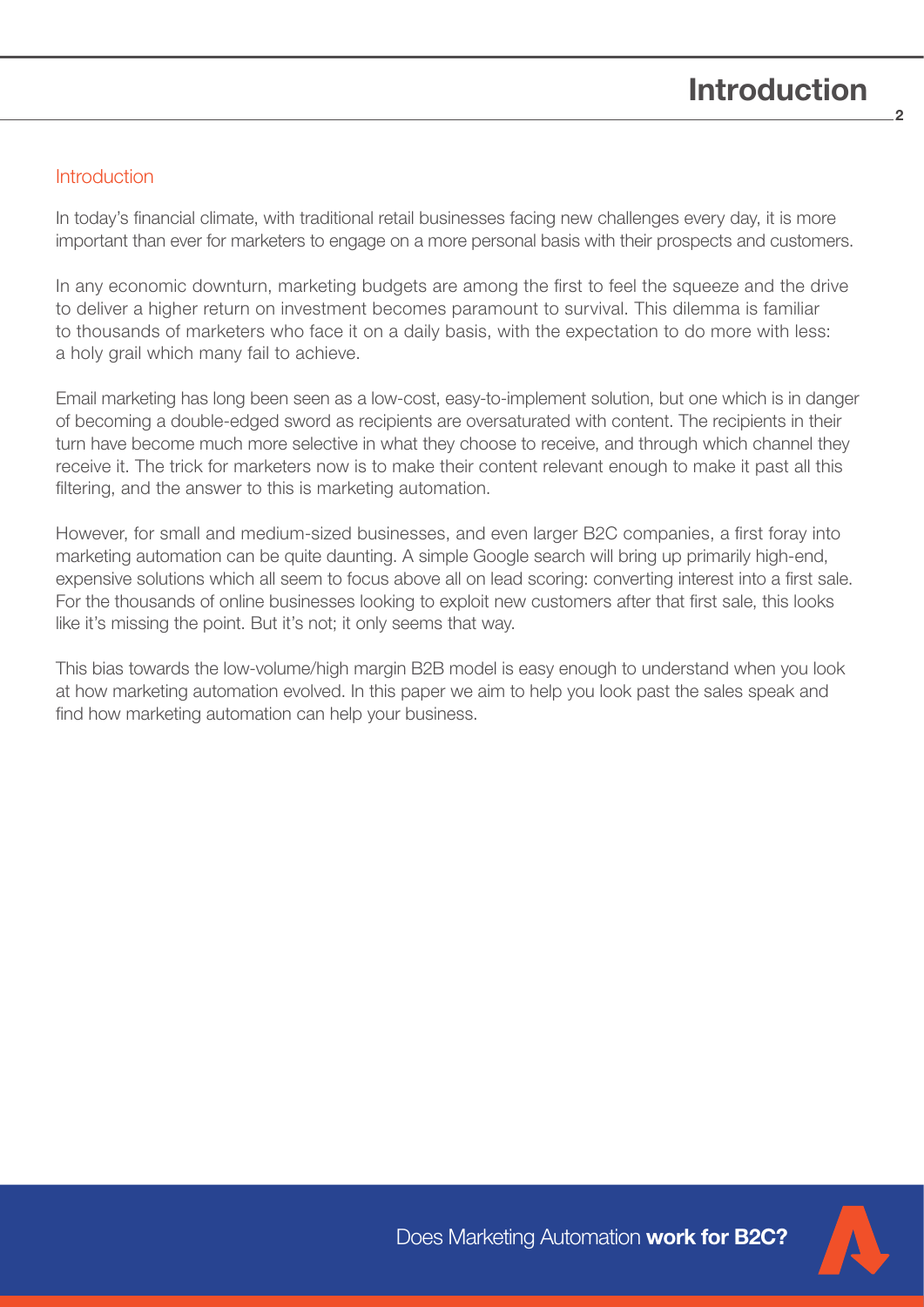### **Background**

### **Background**

3

In the classic B2B business model, potential customers spend a lot of time looking into the products they wish to purchase and conduct in-depth research, sometimes over long periods. Suppliers, competing in a restricted space and with fewer clear opportunities for differentiation, began to look for ways to give them an edge in the hunt for sales.

The new technologies available to online retailing, especially using cookies to monitor website behaviour and tracking opens and clicks on emails, soon gave rise to software that could track prospects and leads and score them in terms of their likelihood to make a purchase. Given the typically high cost of products, the complex sales proposals and long gestation periods, B2B customers are only really interesting between the points where they enter the zone of high interest and when the purchase is complete.

The new technologies could therefore enable businesses to focus their marketing efforts appropriately, using low-cost automated techniques such as email and content-driven marketing to instigate and nurture interest, while concentrating the 'expensive' sales teams on potential purchasers who have expressed the right degree of interest.

By having only 'sales ready leads' in the pipeline, the improvements in success rates and ROI were felt immediately, and Marketing Automation was born.



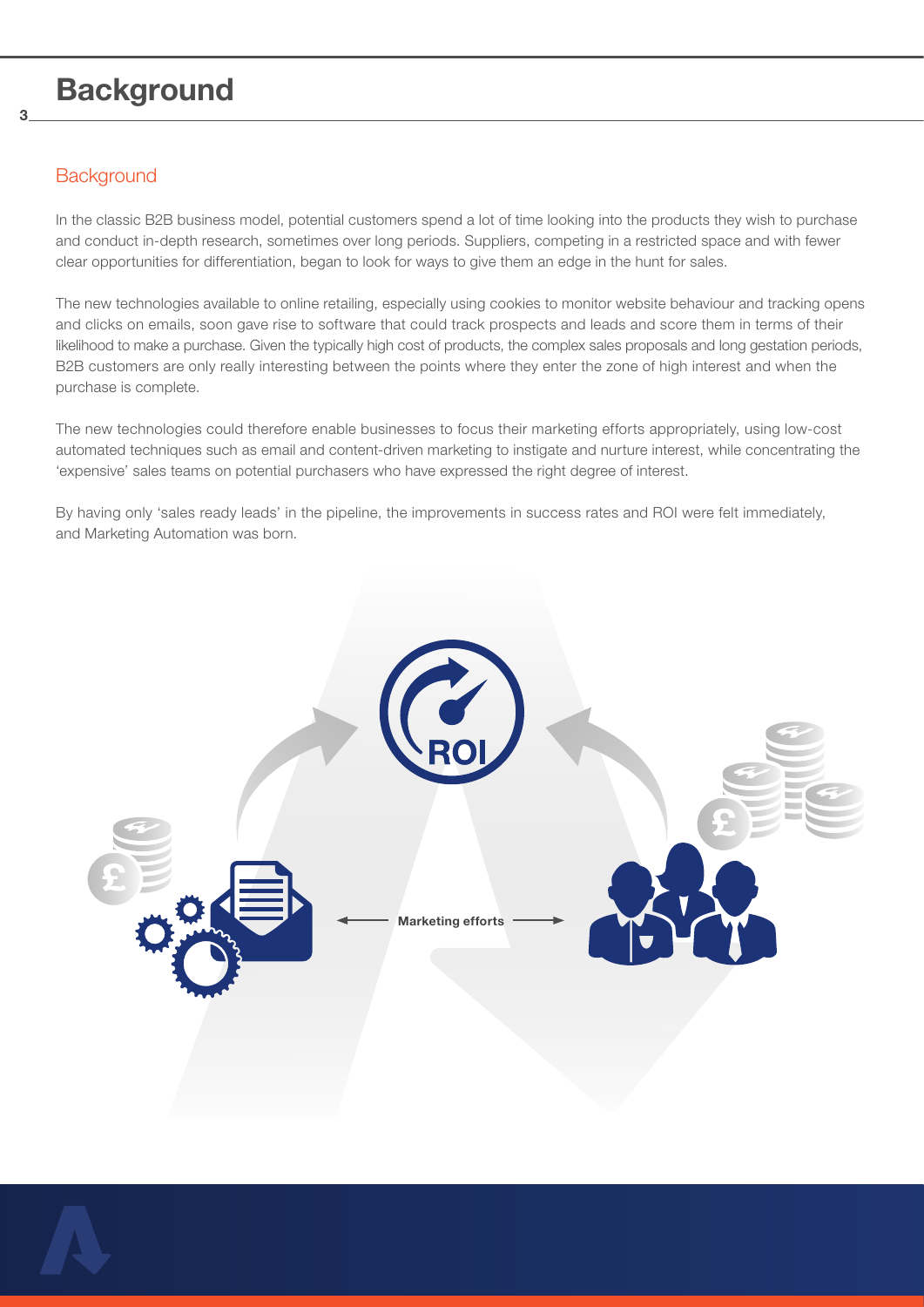## The revolution in online B2C businesses

#### The revolution in online B2C businesses

The Internet has also changed the way B2C works, with customers browsing extensively online, looking for recommendations from people they have never met and displaying little or no loyalty towards the retailer before the purchase. (An exception this might be some of the higher value markets such as cars and antiques). Their buying cycle can be extremely short and purchases are often made on impulse.

These factors, combined with the smaller margin on most sales, meant that trying to capture the profiles of prospective buyers before their first purchase was for B2C businesses both ineffectual and expensive. More than that, it was seen as a barrier: an obstacle to the surfer which stood between them and the articles they were looking for.







Furthermore, despite the freedom of choice the Internet provides, it was clear that online shoppers were still receptive to the personal relationships that shop assistants provided. As high street retail stores fought back with loyalty schemes and free gifts ('get your tenth coffee for free' is a classic example), so the online world began to look for ways in which they, too, could nurture new customers to become repeat buyers through cross- and up-selling and loyalty programs.

The result was that, rather than subscribe to the established, B2B-oriented marketing automation solutions, B2C retailers turned this model on its head and began to work out for themselves how to harness technology to exploit low sales costs and high volumes of traffic to counter small profit margins with increased turnover.

Now



4

Does Marketing Automation work for B2C?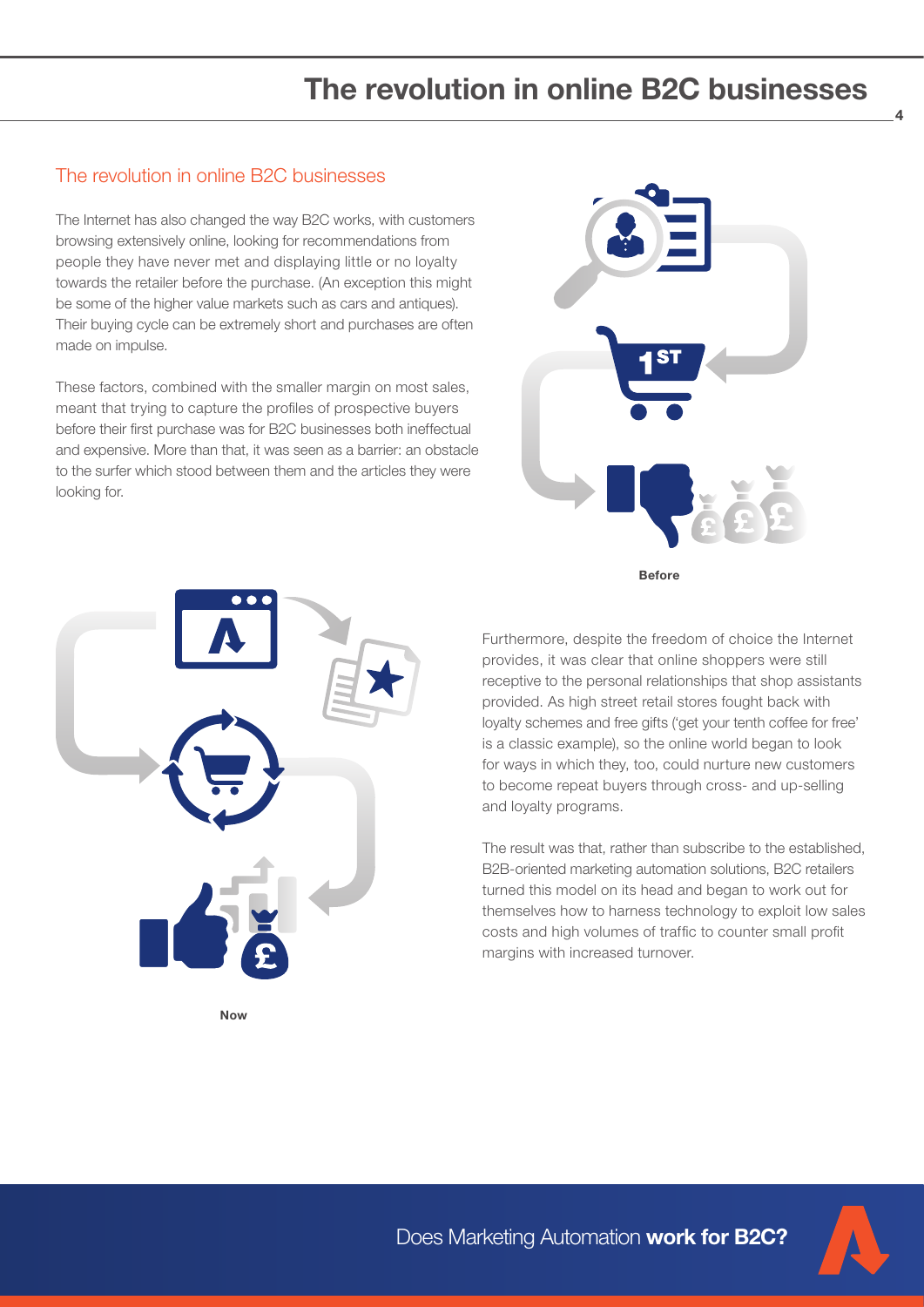### Understand the marketing lifecycle

#### Understand the marketing lifecycle

5

To ensure that you make the best use of marketing automation, you really need to understand the marketing life cycle. This is the path a prospect follows over the course of time and what types of interaction you should use to engage.

Whilst the following chart may seem a little simplistic, it certainly outlines the stages that a prospect / customer goes through and where marketing automation can offer benefits. That is not to say that you need to implement everything, especially in the early stages, but it should act as a guide.



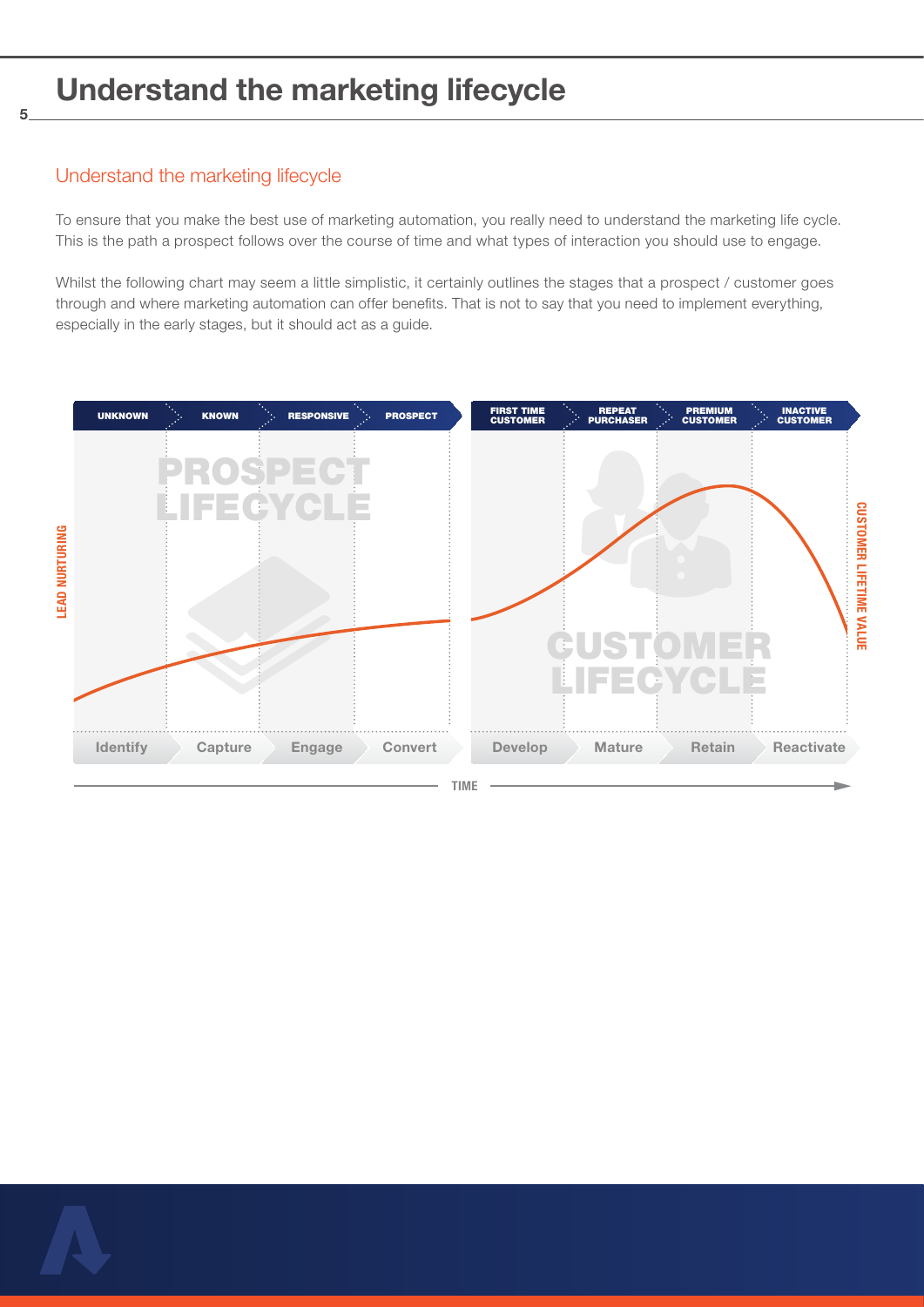# Marketing Automation

6

#### Marketing Automation can be just automated marketing!

Give the availability of website tracking engines and the ease with which customer data can be stored and accessed there is no excuse for any online business, of any type or size, not to automate much (if not all) of its customer interaction. This can range in sophistication from a simple chain of emails tracking a purchase event to predictive behaviour models which anticipate what a customer might want or do.

Take a classic example from Amazon:

You place an order with them and within minutes you get an email confirming your purchase. Later on in the day you may receive an email confirming despatch and the next day get another email notifying you when it will be delivered. You may even get another email from the courier outlining the time when your purchase will be delivered and post-delivery you might get a final email asking for feedback and perhaps to write a recommendation.

Despite being sent five emails all about the same purchase, the recipient is happy to receive them and not only that, opens and reads every one.

If only every piece of marketing was received so well! But in essence what Amazon is doing is using marketing automation to provide relevant information at the right time to the right customer. This not only improves engagement but also reduces marketing production costs as the emails they send out at each stage can be from the same campaign but with fields populated with updated customer information. Therefore they win both ways.

To take this example one step further, as an Amazon customer you can also sign up for automated notifications when out-of-stock items are available again, or for recommendations of similar products. The possibilities are endless and require only a careful analysis of your business model to identify where they can make the most impact.



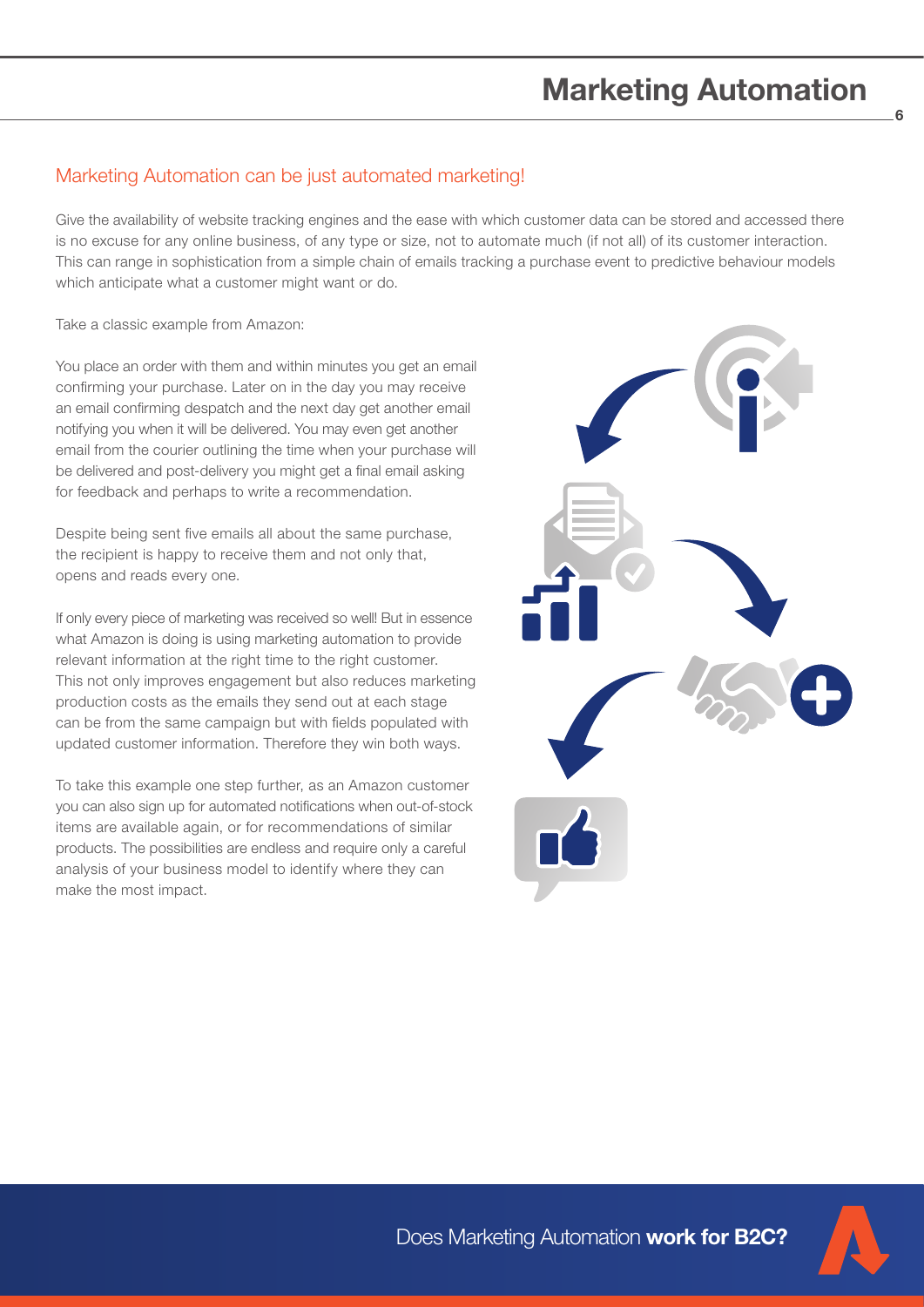### Think big, but start small

7

Where most people shy away from implementing marketing automation is trying to work out when to implement which processes. Initial setup efforts can appear large and the return on investment can be hard to measure in financial terms, especially at the beginning. If you think that this might be the case, then don't start out with increased revenue as your goal.

You can instead begin by automating some of the processes which would otherwise be performed manually. Categorising customers by interest or purchase behaviour is necessary before you can think about targeting them with individual content, and automated notification emails and reminders can raise your profile and cut administrative overheads. Most importantly, many of these 'low hanging fruit' tasks require little effort and can produce surprising rewards.

Simple steps like these can make measurable improvements in day-to-day operations, improve take-up among staff for automation (never underestimate the natural perception of many workers that 'automation' is another word for 'substitution') and, most importantly, lay the foundations for the potential revenue-increasing measures that you will eventually be implementing.

If your needs do stretch to the higher end of the spectrum, for example with predictive marketing or RFM (recency, frequency, monetary) scoring, or integrations involving multiple applications, then specialist tools and providers are a must. In such cases, analyse your needs carefully before you start your search and even then it is a good idea to implement a few automated processes on a local level to ensure that everyone in your organisation understands what you are doing and why it is good for your business.

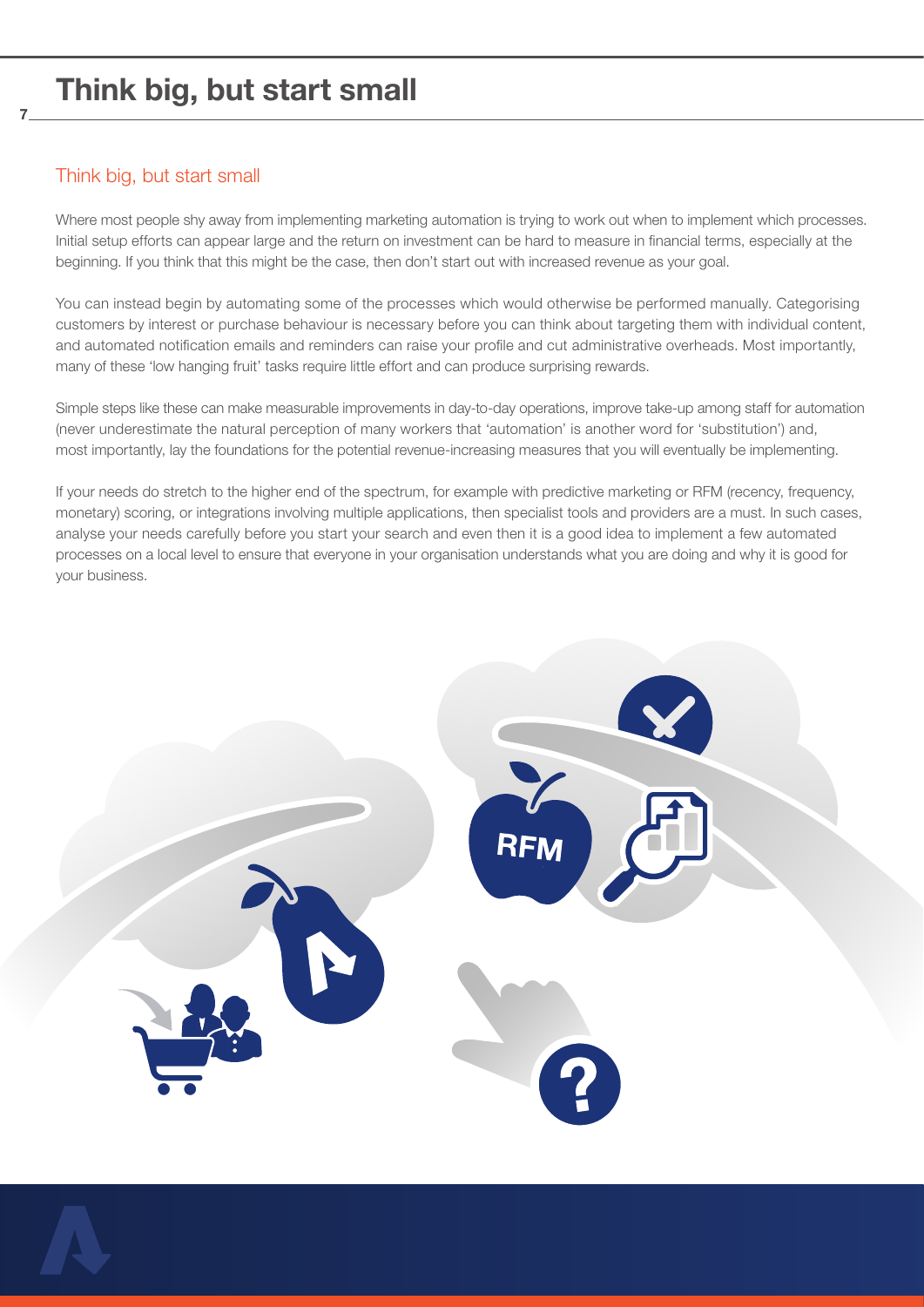# To get the best out of Marketing Automation

#### Look beyond the Marketing Workflow

When you do start to plan your automated marketing campaigns, there is still nothing like a good, old-fashioned brainstorming session with colleagues around a whiteboard. Plot your ideal marketing workflow and then work out all the things that can go wrong with it. There is no point in restricting your automation activities to expected (or even desired) behaviour, as described in the Amazon example above. You will certainly streamline processes and save man-hours, possibly even reduce costs, but you will not be generating any additional revenue in the short term.

The real benefits of marketing automation lie in covering the edge cases, the unexpected (and often illogical) behaviour of unpredictable people. Pushing a customer faster along the purchase cycle is a great idea, but wouldn't you rather turn back those who have left the track, or divert them to a different, more profitable track? A straightforward abandoned shopping cart email might incite some customers to complete their purchase, but with a little imagination you could offer a new cart with additional products, bundles or special offers.

Don't forget that it's the numbers that count so ensure you plan your success metrics in the early stages and monitor and tweak your activities along the way. These metrics don't always have to represent incremental sales but can include reducing time, improved click rates etc.





8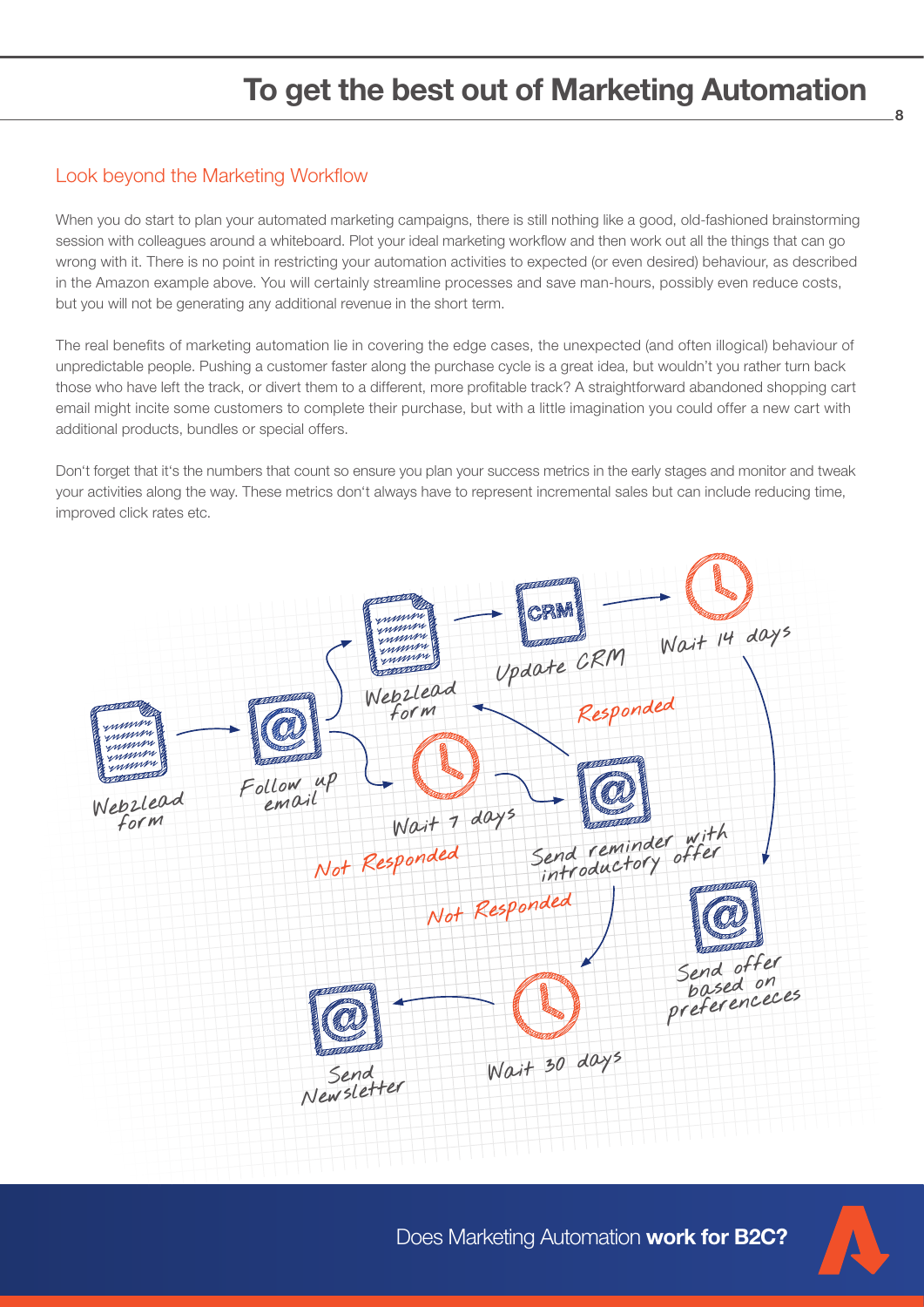### To get the best out of Marketing Automation

#### Take some lessons from B2B marketing automation

Whilst improving your customer experience and driving incremental sales are reasons enough to implement marketing automation, it can also assist in your prospecting activities too. Without the high requirements of a B2B solution, a number of B2C solutions offer some elements of the lead lifecycle: They can offer 'web2lead' forms that trigger engagement opportunities, track web behaviour to capture information that builds prospect profiles and some can even present special offers and recommendations based around browsing history.

#### Think about more than just sales

Loyalty schemes, reminders to renew expired warranty, satisfaction surveys; these are just a few of the many customer service initiatives that lend themselves to automation. You can also identify inactive customers and bring them back into the fold or, failing that improve your deliverability by purging them from your database.

### **Conclusion**

#### **Conclusion**

9

Marketing automation, or automated marketing, whichever way you look at it, is a win-win situation. And it can work very well for B2C companies. You improve productivity, reduce the amount of repetitive tasks you or your team have to perform, improve customer experience and even increase your ROI. You may over time increase sales too.

Don't be put off by what you see in the marketplace. If you take the time to understand exactly what your requirements are before you start to investigate the solutions, you greatly increase your chances of finding what you are looking for. Remember to start with small, easy steps and you will find that efficiency has its own momentum. Whether it is increasing the bottom line, saving man-hours or raising your company profile, there is no goal that you cannot achieve that little bit faster with the help of a little automation magic.

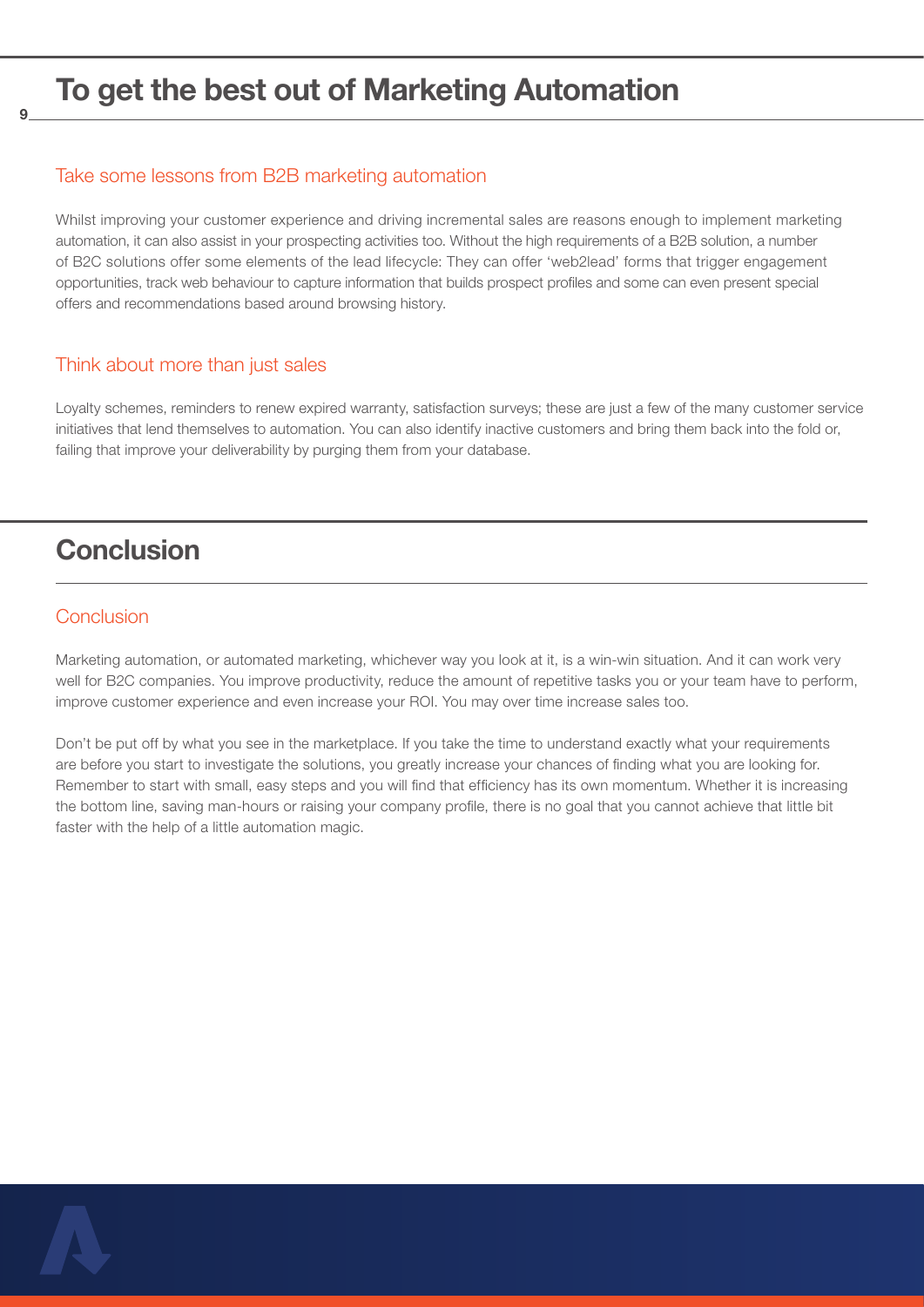10

#### About emarsys

emarsys is one of the largest providers of email, mobile and social marketing automation solutions in the world sending over 50 billion messages each year on behalf of over 1000 clients including blue-chip companies such as eBay, Volvo, Garmin, Sky, 3M, Swiss Airlines, Zurich and TimeOut.

Our industry leading solution is designed to meet the complex needs of our customers, providing all they need for driving multi-channel online marketing success and increasing ROI - through the most comprehensive email, mobile, and social media marketing automation solutions, in combination with our unrivalled deliverability expertise.

Our worldwide network of regional offices ensure client success and satisfaction in their local markets, as well as supporting the growing multi-region requirements of our global client base.

#### Find us on



www.facebook.com/emarsys

www.twitter.com/emarsysUK



www.linkedin.com/company/emarsys